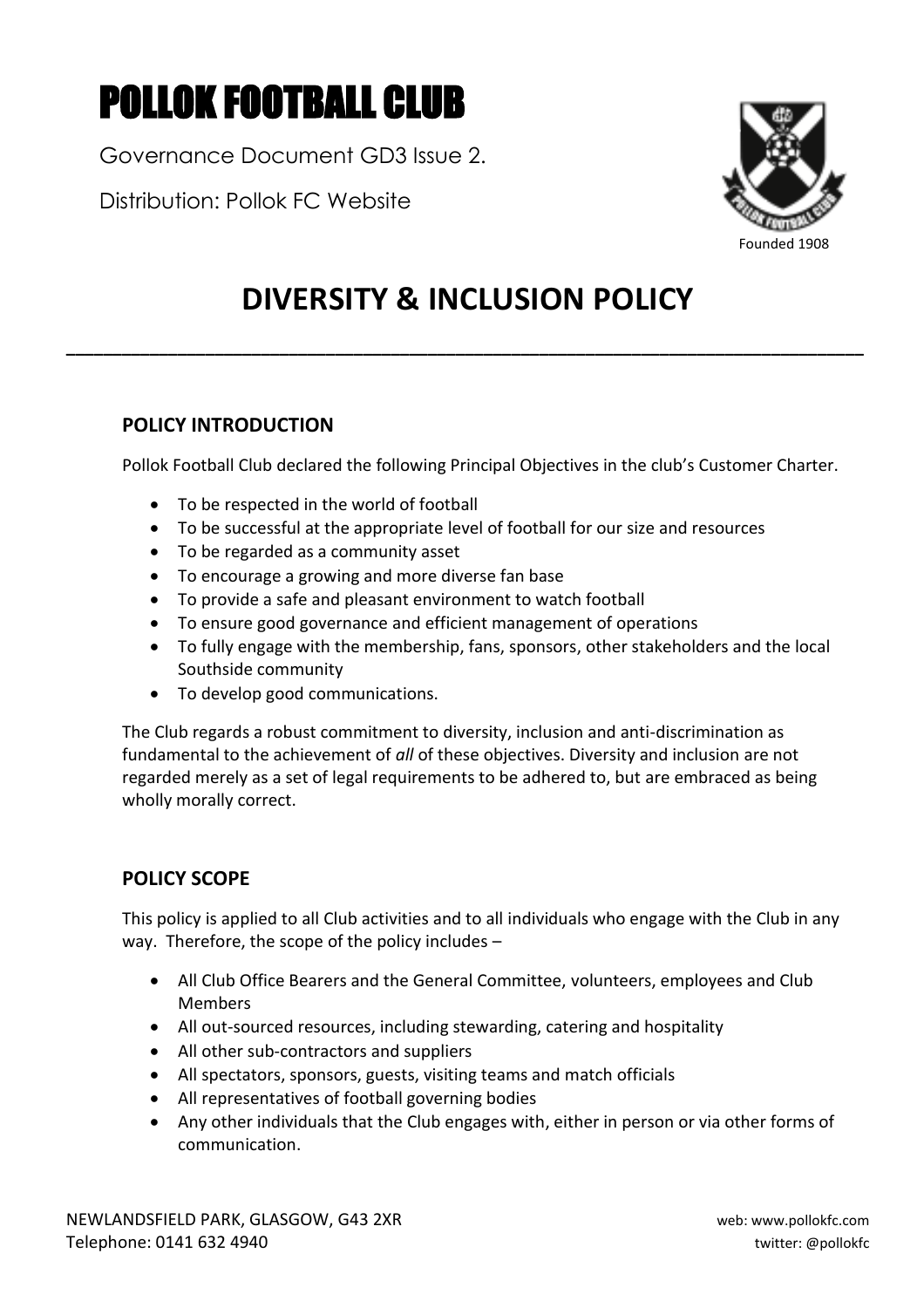## **CLUB STRUCTURE TO SUPPORT THE POLICY**

The commitments within this policy are personally endorsed by the Club President who ensures that the policy is implemented effectively at all times. The policy is implemented primarily by the General Committee and those who are engaged to operate on behalf of the Club.

### **POLICY SUMMARY**

The Club is committed to a policy of equality for all individuals associated with the Club, regardless of their Protected Characteristic as part of the Equality Act (2010).

- Age
- Disability
- Gender Reassignment
- Marriage and Civil Partnership
- Pregnancy and maternity
- Race
- Religion or belief
- Sex
- Sexual orientation

These are called protected characteristics; all individuals are regarded as having an equal right to be treated with respect and dignity.

#### **ANTI-DISCRIMINATION**

The Club implements both internal and external Unacceptable Conduct policies which include a zero tolerance of any form of discrimination. The Club strongly encourages anyone who is subjected to discriminatory behaviour including threats, intimidation, harassment or abuse, to report such incidents to a member of the Club General Committee without delay. Where appropriate, the Committee will invoke the Club Disciplinary Procedure to address the issue. All such incidents will be formally logged and the action(s) taken recorded.

#### **EMPLOYEES**

The paid employees of the Club consist of the first team players and the first team management and coaching staff. All Committee members and Office Bearers are volunteers who periodically offer themselves for election by the Club Membership at the Annual General Meeting.

For all employee posts, the Club is committed to conducting a selection process that is free from any form of discrimination. The assessment of a candidate's merit shall be based solely on their ability to fulfil the requirements of the role. Similarly, offers of volunteer support will be considered on the basis of the appropriate need for such support.